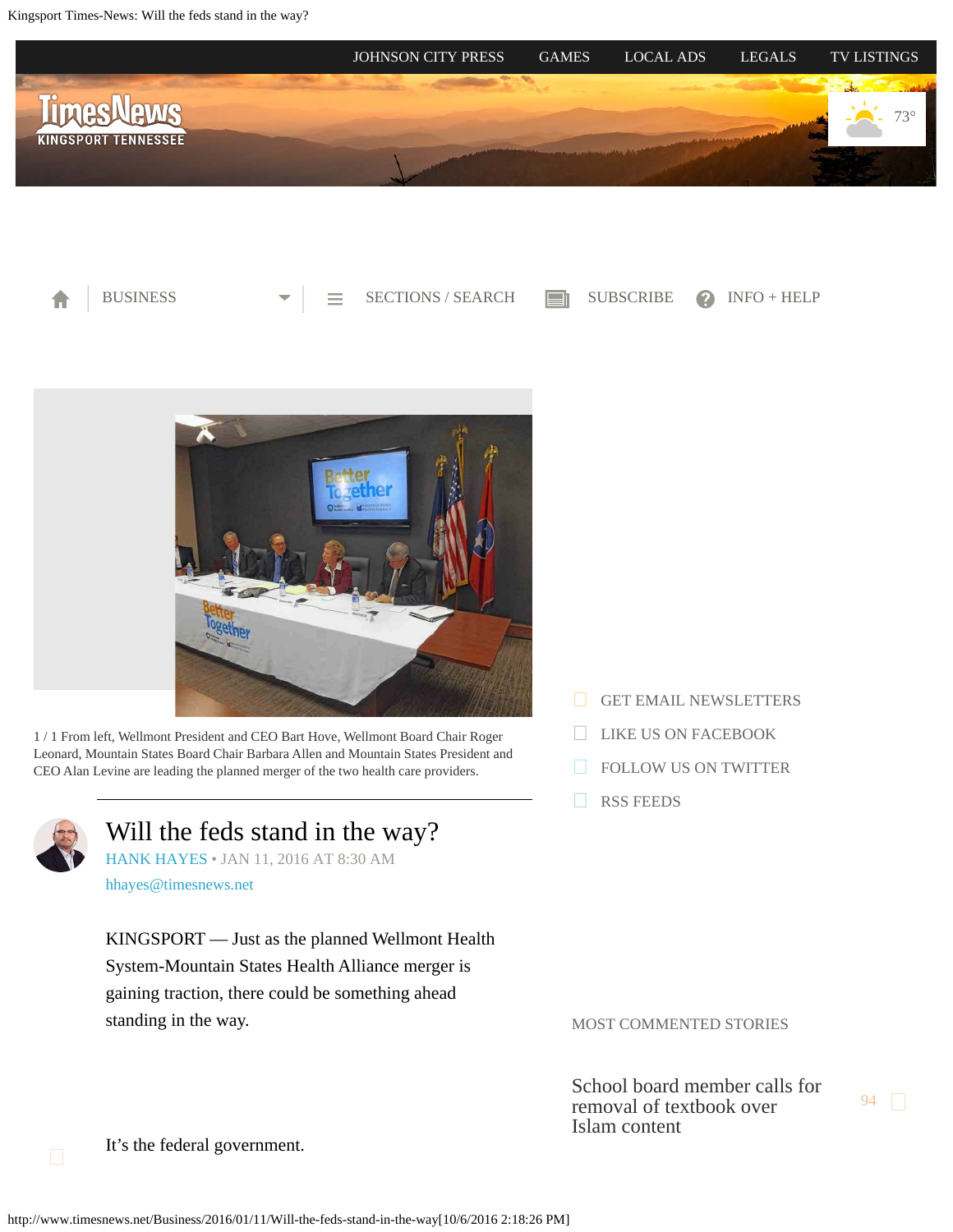$\Box$ 

 $\Box$ 

In recent weeks, the Federal Trade Commission (FTC) has moved three times to challenge proposed mergers of hospital systems.

Those FTC challenges involve blocking the proposed merger of Advocate Health Care Network and North Shore University Health System, two leading providers of general acute care inpatient hospital services in the North Shore area of Chicago.

 $\Box$ The agency has also taken action to stop Cabell Huntington Hospital's acquisition of St. Mary's Medical Center in the Huntington, W. Va. area, and Penn State Hershey Medical Center's merger with Pinnacle Health System in the Harrisburg, Penn. area. The Pennsylvania Office of the Attorney General joined the latter challenge.

# FROM OUR PARTNERS: HOSPITALS WIN IN OF DECISION



In the Chicago situation, the agency argued that merger would likely harm consumers with rising health care costs and diminished incentives to upgrade services and improve quality, according to the FTC complaint fled in federal court.

FTC said Advocate and North Shore are close competitors with a history of upgrading medical facilities, investing in new technologies, and adjusting their approach to managed care contracting to compete

[VP Debate: Pence calm and](http://www.timesnews.net/News/2016/10/05/Pence-calm-and-steady-but-dodges-in-defending-Trump?ci=mostcommented&lp=2) [steady, but dodges in](http://www.timesnews.net/News/2016/10/05/Pence-calm-and-steady-but-dodges-in-defending-Trump?ci=mostcommented&lp=2) [defending Trump](http://www.timesnews.net/News/2016/10/05/Pence-calm-and-steady-but-dodges-in-defending-Trump?ci=mostcommented&lp=2)  $26$ [Bluff City student's mother](http://www.timesnews.net/Education/2016/09/27/Bluff-City-student-s-mother-decries-Islamic-history-in-seventh-grade-social-studies?ci=mostcommented&lp=3) [decries Islamic history in](http://www.timesnews.net/Education/2016/09/27/Bluff-City-student-s-mother-decries-Islamic-history-in-seventh-grade-social-studies?ci=mostcommented&lp=3) [seventh-grade social studies](http://www.timesnews.net/Education/2016/09/27/Bluff-City-student-s-mother-decries-Islamic-history-in-seventh-grade-social-studies?ci=mostcommented&lp=3)  $16$ [Plan to refurbish Church](http://www.timesnews.net/Community/2016/10/03/Plan-in-the-works-to-refurbish-Church-Circle?ci=mostcommented&lp=4) [Circle is in the works](http://www.timesnews.net/Community/2016/10/03/Plan-in-the-works-to-refurbish-Church-Circle?ci=mostcommented&lp=4)  $^{14}$  $^{14}$  $^{14}$ [Hawkins woman charged with](http://www.timesnews.net/Local/2016/10/03/Hawkins-woman-charged-with-first-degree-murder-of-niece?ci=mostcommented&lp=5) first degree murder of niece  $10$ [KPD seeking men who conned](http://www.timesnews.net/Law-Enforcement/2016/09/30/KPD-seeking-men-who-conned-cashier-out-of-900?ci=mostcommented&lp=6)  $\frac{1}{2}$  [cashier out of \\$900](http://www.timesnews.net/Law-Enforcement/2016/09/30/KPD-seeking-men-who-conned-cashier-out-of-900?ci=mostcommented&lp=6) [9](http://www.timesnews.net/Law-Enforcement/2016/09/30/KPD-seeking-men-who-conned-cashier-out-of-900?ci=mostcommented&lp=6#comments) [Biggie's Clam Bar closing for](http://www.timesnews.net/News/2016/10/01/Biggie-s-Clam-Bar-closing-for-business-after-five-years?ci=mostcommented&lp=7) business after five years  $8 \Box$  $8 \Box$ 

### KINGSPORT TIMES NEWS VIDEOS



[Tennessee](http://videos.timesnews.net/timesnews/6vwz3g?v=autoplay_postroll&e=e0018&opn=right_rail_embed) [Economic and](http://videos.timesnews.net/timesnews/6vwz3g?v=autoplay_postroll&e=e0018&opn=right_rail_embed) **[Community](http://videos.timesnews.net/timesnews/6vwz3g?v=autoplay_postroll&e=e0018&opn=right_rail_embed)** [Development...](http://videos.timesnews.net/timesnews/6vwz3g?v=autoplay_postroll&e=e0018&opn=right_rail_embed)



[Mount Carmel](http://videos.timesnews.net/timesnews/xma4wa?v=autoplay_postroll&e=e0018&opn=right_rail_embed) [police received](http://videos.timesnews.net/timesnews/xma4wa?v=autoplay_postroll&e=e0018&opn=right_rail_embed) [three reports](http://videos.timesnews.net/timesnews/xma4wa?v=autoplay_postroll&e=e0018&opn=right_rail_embed) [within a week of](http://videos.timesnews.net/timesnews/xma4wa?v=autoplay_postroll&e=e0018&opn=right_rail_embed) [local...](http://videos.timesnews.net/timesnews/xma4wa?v=autoplay_postroll&e=e0018&opn=right_rail_embed)

#### FEATURED JOBS

## **LPN**

LAKEBRIDGE, A WATERS COMMUNITY 10.05.16 Johnson City, TN

**Nurse Aide Class** NHC HEALTHCARE 10.05.16 | Johnson City, TN

**DIRECT CARE TECHNICIANS** MOUNTAIN CONNECTIONS INC. 10.05.16 Gate City, VA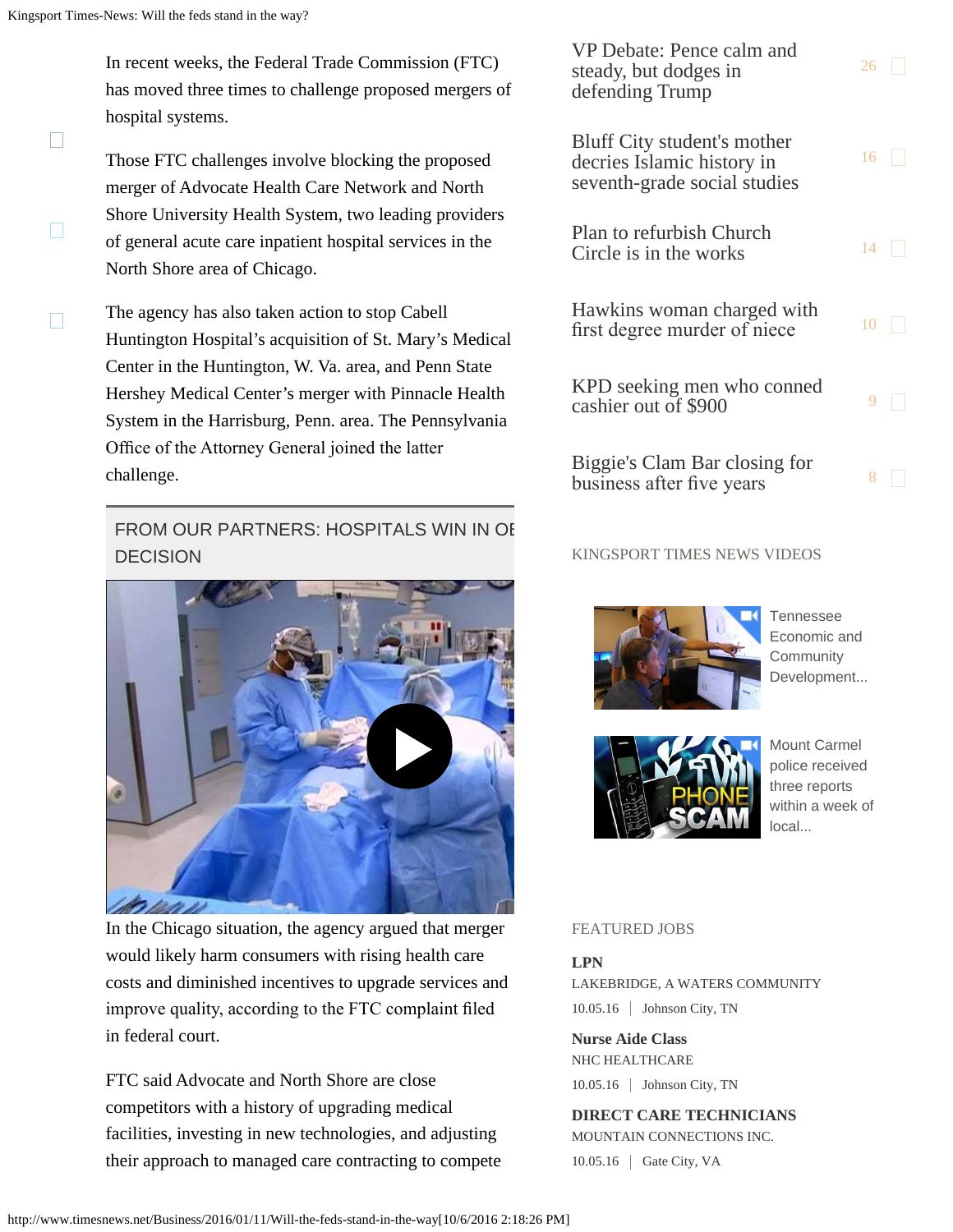against each other.

In the West Virginia situation, FTC alleges the two hospitals are each other's closest competitor for health plans and patients, and that the acquisition would substantially lessen competition between the hospitals for patients and for inclusion in health plan networks.

The FTC, which describes itself as a bipartisan federal agency with a unique dual mission to protect consumers and promote competition, says it fles a complaint in federal court when it has "reason to believe" that the law has been or is being violated and it appears to the Commission that a proceeding is in the public interest.

Issuance of an administrative complaint marks the beginning of a proceeding in which the allegations will be tried in a formal hearing before an administrative law judge.

U.S. Rep. Phil Roe, R-Tenn., said the FTC apparently doesn't believe the narrative in health care that consolidation of services will lower costs.

"What's happened in the hospital sector is it's so regulated now," Roe, a former physician, said. "The Affordable Care Act (also known as Obamacare) gave hospitals the idea they would get a lot more paying customers. They did get some more but those people weren't able to pay, and now the majority of uncollectable debt are people with insurance."

Medicare also gives Wellmont and Mountain States less reimbursement for the same service offered in, say, California, said Roe.

In a pre-submission report on their merger, Roe pointed out Wellmont and Mountain States put in language about how they would hold down cost increases.

When asked about the FTC's recent actions to block hospital system mergers, Mountain States President and CEO Alan Levine contends the planned Wellmont-Mountain States merger is a completely different matter. **Delivery Truck Driver/Job Coach** DAWN OF HOPE

10.04.16 Tn-Tri-Cities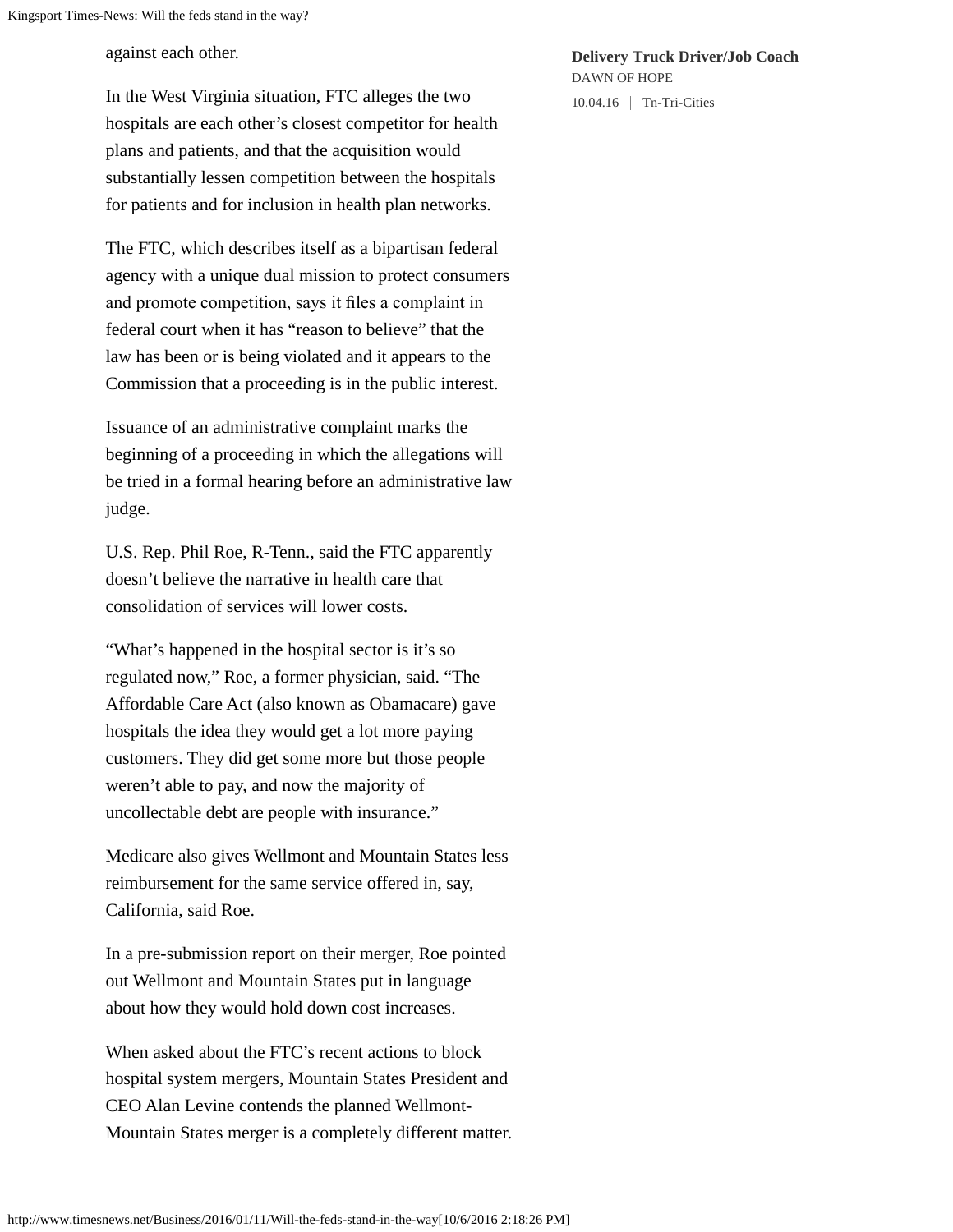"Those organizations were not applying for state oversight. Those were traditional, standard mergers," Levine, who would lead the merged system, said after a briefng on the merger status held at the Bristol Chamber of Commerce.

Indeed, Wellmont and Mountain States plan to fle applications for a Certifcate of Public Advantage (COPA) with the Tennessee Department of Health and a cooperative agreement with the Southwest Virginia Health Authority in late January.

Should both states approve the applications and the merger becomes fnal, the state and commonwealth will supervise the new organization.

"That's why we're following the regulatory process," Levine explained. "Federal law permits the supplanting of competition with regulation. As long as we're being properly regulated by the state, we believe case law precedent in (U.S.) Supreme Court rulings will validate what we are trying to do ... They can't do anything without the court. The FTC typically has to act through the courts so we would have our say in the courts and make our case. We're following the law. We're not close to the edge. We're right in the middle ... If the COPA is violated, we would have to submit a plan for separation, and that would also subject us to FTC scrutiny at that point."

Neither Wellmont nor Mountain States, Levine said, have to fle any supporting merger documents with the federal government.

The two health care providers, he added, also feel any moves to change the law regulating mergers in Tennessee and Virginia will be turned away by the region's state lawmakers.

Northeast Tennessee's top lawmaker, Lt. Gov. Ron Ramsey, said he's sold on the merger.

"My basic business sense is competition is good," Ramsey, R-Blountville, said. " ... Health care is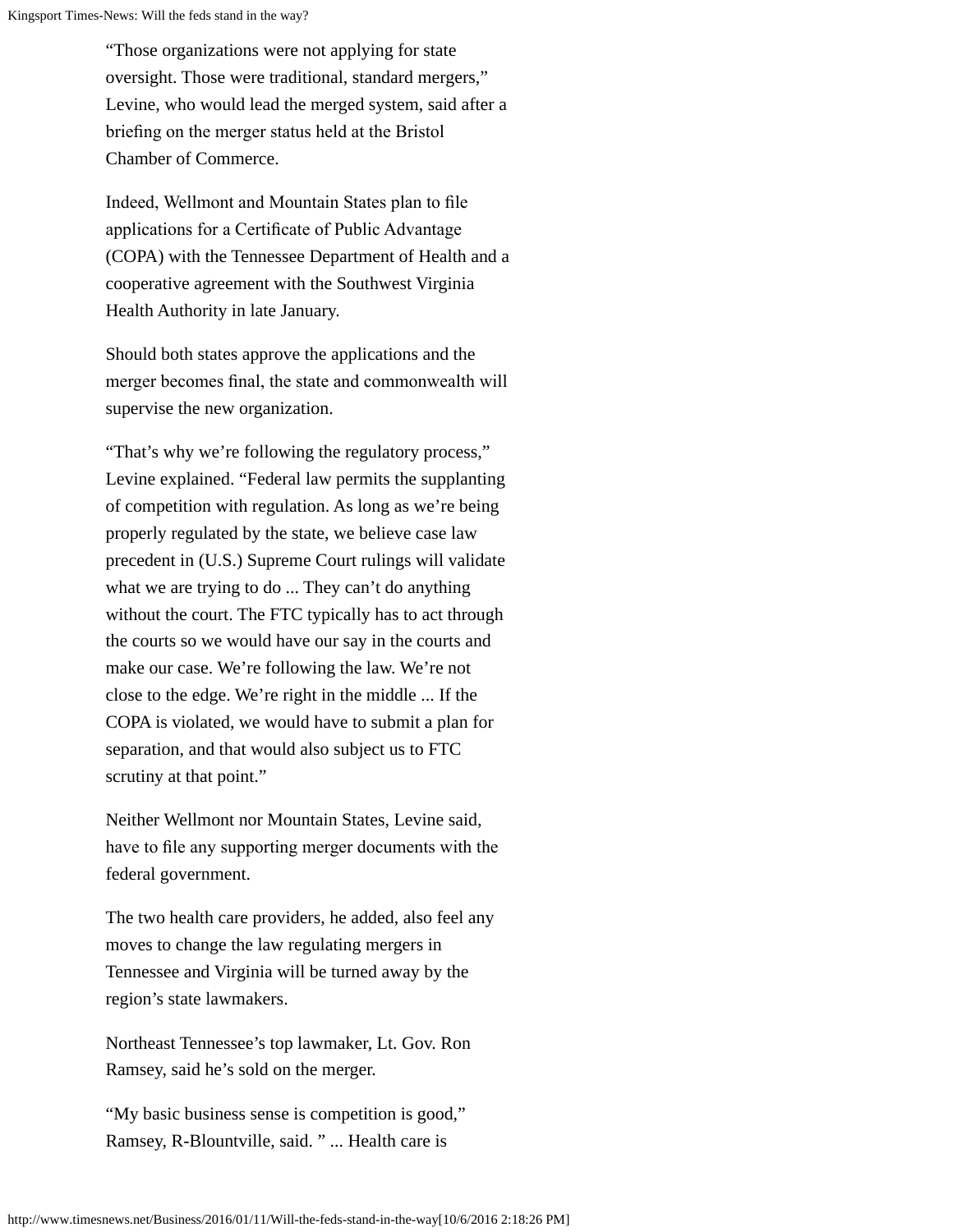Kingsport Times-News: Will the feds stand in the way?

controlled by the federal government and the insurance companies ... What really sold me was (East Tennessee State University President) Brian Noland and the research dollars he tells me can come here (as a result of the merger)."

The full pre-submission report can be viewed at www.BecomingBetterTogether.org.

# Recommended for You

**PROMOTED CONTENT ON JOHNSON CITY**

Powered by W



With so much to do in such a beautiful setting, it's easy to simply get away in the Greenbrier Valley.